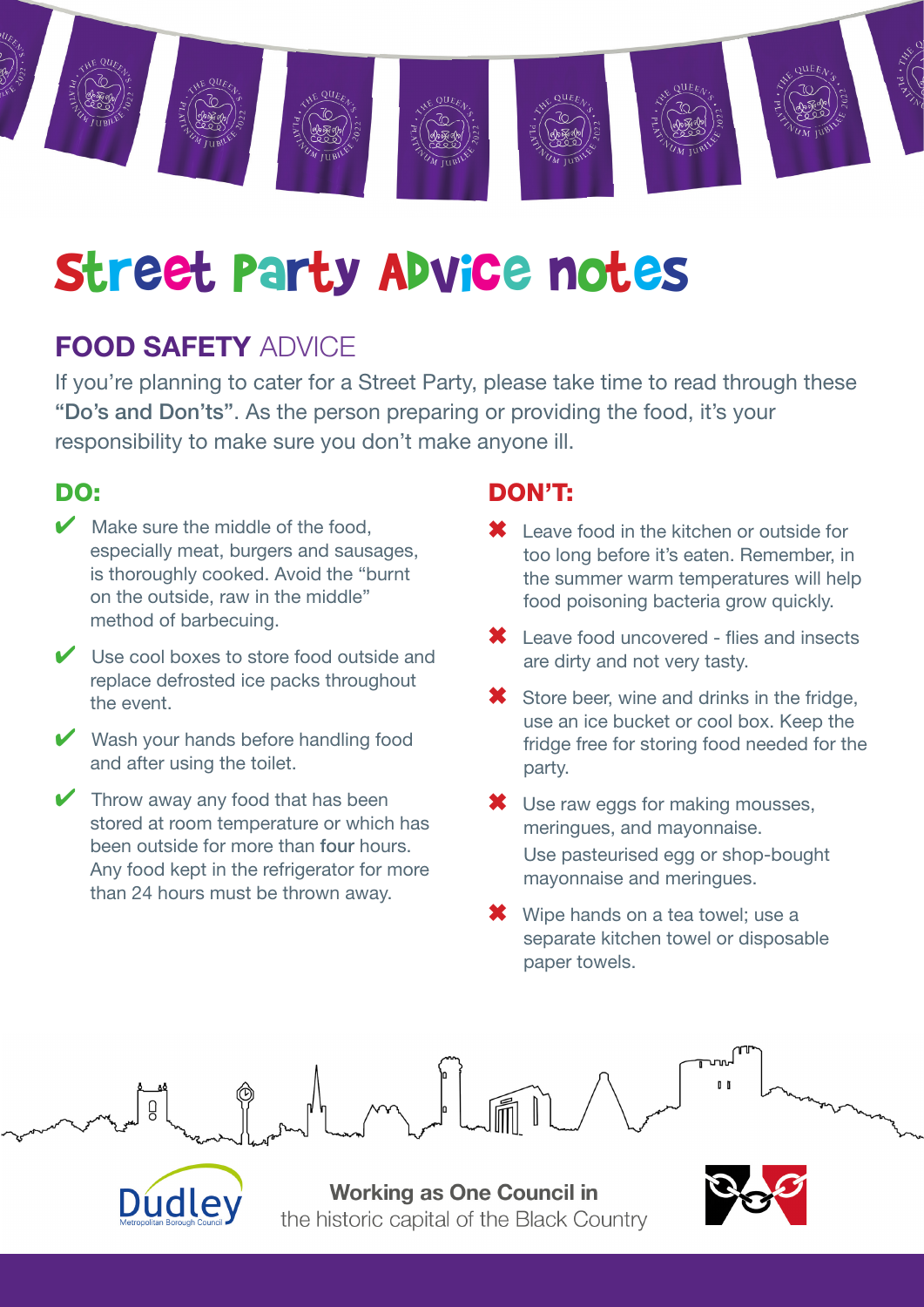# HEALTH & SAFETY ADVICE

If you're planning a Street Party, please take time to read through these "Do's and Don'ts". As the person organising the event, you need to consider safety issues to prevent injury or accidents to those attending.

### DO:

- $\blacktriangleright$  Make someone responsible for lifting any road closure barriers to allow vehicular access to properties unaffected by the party, or for the emergency services.
- $\vee$  Always ensure there is clear access for the emergency services i.e. police, fire and ambulance.
- $\vee$  Order beer in plastic barrels and use plastic glasses, plastic bottles and cans to prevent breakages (and washing up!).
- $\blacktriangleright$  Make sure any electrical equipment is properly earthed and connected to an RCD or circuit breaker.

 $\blacktriangleright$  Make sure any temporary structures such as marquees and canopies are securely and safely fixed down. Any guy ropes should be visibly marked to reduce trips.

- DON'T:
- ✖ Take glasses or glass bottles into the street to prevent broken glass causing injury.

that's a suitable size for the numbers attending to deal with minor incidents.  $\vee$  Keep young children away from any barbecue or hot cooking equipment.

Ensure you have access to a first aid kit

Remember the neighbours and other residents. If music is getting loud turn it down to prevent causing a nuisance to others.

- $\vee$  Walk round the area to check for any hazards or dangers from the party, which may cause accident or injury.
- $\blacktriangleright$  If you do call for emergency services have someone meet the crews at your barriers to greet and escort the 999 vehicles to where they need to go.
- ✔ Provide hand saniter for guests to use.
- ✖ Leave doors and windows of your house unlocked whilst you're out in the street. Burglars may still be on the lookout for an open invitation.

## NOISE NUISANCE

Public Protection would not foresee any circumstance where they would act on noise complaints associated with street parties. However, they would recommend that people enjoying street parties should keep noise to reasonable levels and respect neighbours who may not wish to join in the fun.

## FIRE SAFETY

For more information about your event and fire, BBQ or firework safety visit: www.wmfs.net/safety/in-the-garden





**Working as One Council in** the historic capital of the Black Country